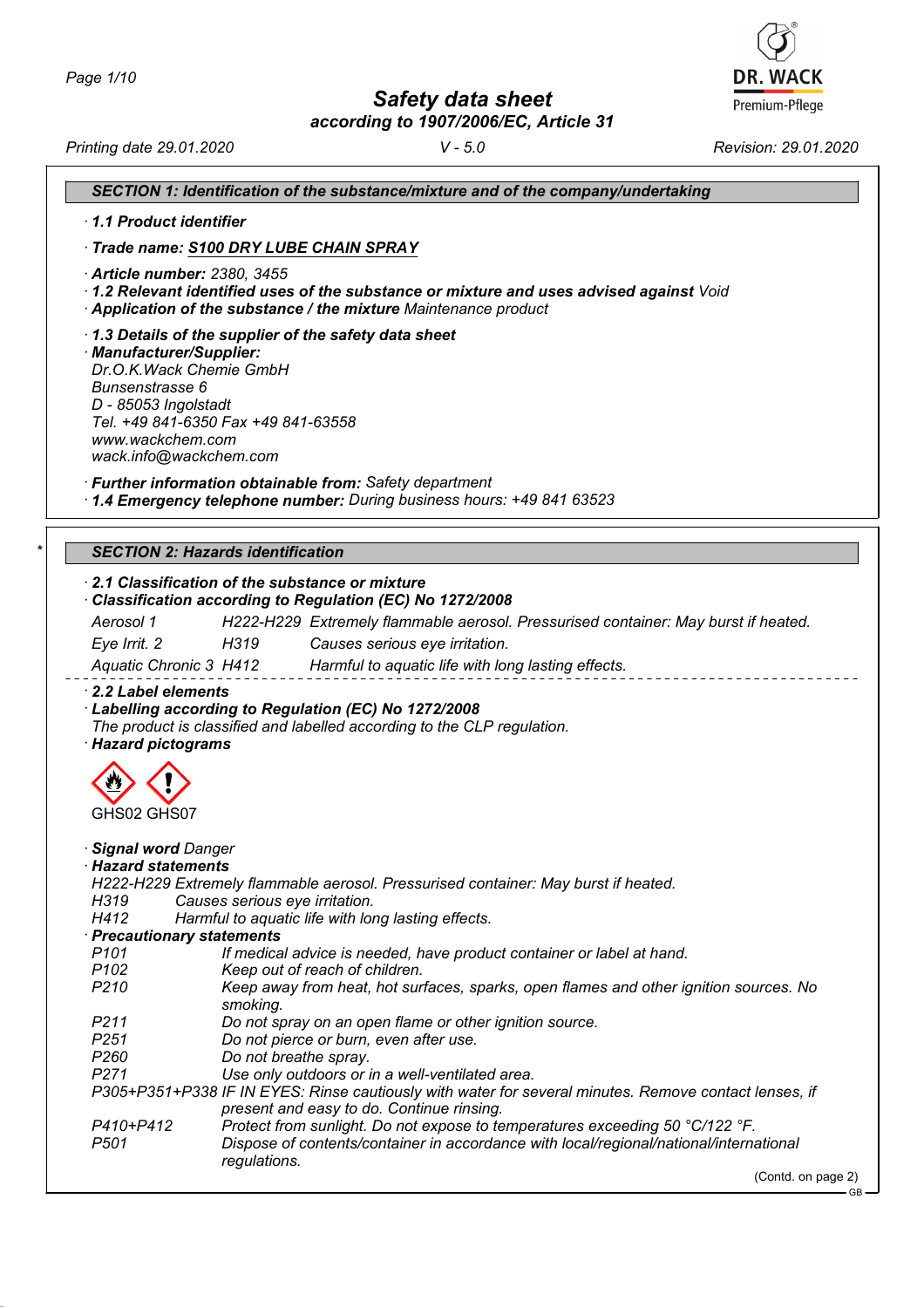*Page 2/10*

*Safety data sheet*

*according to 1907/2006/EC, Article 31*

*Printing date 29.01.2020 V - 5.0 Revision: 29.01.2020*

(Contd. of page 1)

*Trade name: S100 DRY LUBE CHAIN SPRAY*

*· Additional information:*

*Contains Fatty acids, tall-oil, reaction products with boric acid (H3BO3) and diethanolamine. May produce an allergic reaction.*

*· 2.3 Other hazards*

- *· Results of PBT and vPvB assessment*
- *· PBT: Not applicable.*
- *· vPvB: Not applicable.*

#### *\* SECTION 3: Composition/information on ingredients*

*· 3.2 Mixtures*

*· Description: Mixture of the substances with nonhazardous additions.*

| CAS: 64-17-5                                                              | ethanol                                                                                                                                                                         | $25 - 35%$ |
|---------------------------------------------------------------------------|---------------------------------------------------------------------------------------------------------------------------------------------------------------------------------|------------|
| EINECS: 200-578-6<br>Reg.nr.: 01-2119457610-43-xxxx                       | Flam. Liq. 2, H225; Eye Irrit. 2, H319<br>Specific concentration limit: Eye Irrit. 2; H319: C $\geq$ 50 %                                                                       |            |
| CAS: 106-97-8<br>EINECS: 203-448-7                                        | butane<br>Flam. Gas 1, H220; Press. Gas (Comp.), H280                                                                                                                           | 10<20%     |
| CAS: 74-98-6<br>EINECS: 200-827-9                                         | propane<br>Flam. Gas 1, H220; Press. Gas (Comp.), H280                                                                                                                          | 10<20%     |
| CAS: 1569-01-3<br>EINECS: 216-372-4<br>Reg.nr.: 01-2119474443-37-xxxx     | 1-propoxypropan-2-ol<br>Flam. Liq. 3, H226; Eye Irrit. 2, H319                                                                                                                  | $10 - 15%$ |
| CAS: 64742-94-5<br>EC number: 918-811-1<br>Reg.nr.: 01-2119463583-34-xxxx | Hydrocarbons, C10 aromatics<br>Asp. Tox. 1, H304; Aquatic Chronic 2, H411; STOT SE 3, H336                                                                                      | $5 - 10%$  |
| CAS: 91770-03-5<br>EINECS: 294-785-9<br>Reg.nr.: 01-2119961359-26-xxxx    | Fatty acids, tall-oil, reaction products with boric acid (H3BO3) and<br>diethanolamine<br>Skin Sens. 1B, H317<br>Specific concentration limit: Skin Sens. 1B; H317: $C \ge 7$ % | <7%        |
| CAS: 28016-00-4<br>Reg.nr.: 01-2120130528-59-xxxx                         | Zinkbis-(dinonylnaphtalinsulfonat)<br>Skin Irrit. 2, H315; Eye Irrit. 2, H319                                                                                                   | $1 - 3%$   |

*· SVHC None*

*· Additional information: For the wording of the listed hazard phrases refer to section 16.*

## *SECTION 4: First aid measures*

*· 4.1 Description of first aid measures*

*· General information: Take affected persons out into the fresh air.*

- *· After inhalation: Supply fresh air; consult doctor in case of complaints.*
- *· After skin contact: After contact with skin, wash immediately with plenty of soap and water.*

*· After eye contact:*

*Rinse opened eye for several minutes under running water. If symptoms persist, consult a doctor.*

*· After swallowing:*

*If swallowed, do not induce vomiting: seek medical advice immediately and show this container or label. · 4.2 Most important symptoms and effects, both acute and delayed*

*No further relevant information available.*

*· 4.3 Indication of any immediate medical attention and special treatment needed No further relevant information available.*

(Contd. on page 3)

GB



**DR. WACK**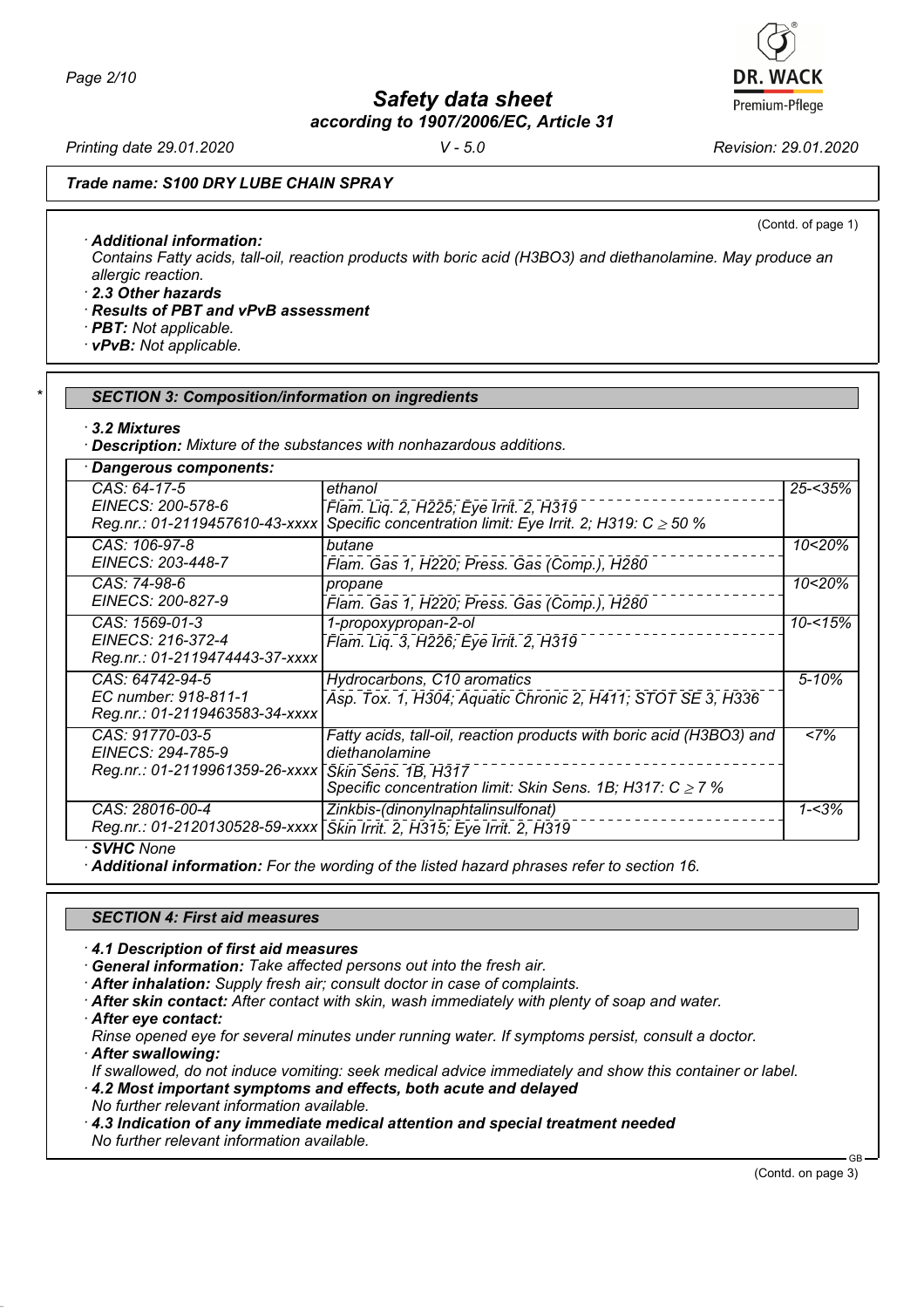*Printing date 29.01.2020 V - 5.0 Revision: 29.01.2020*

Premium-Pflege

*Trade name: S100 DRY LUBE CHAIN SPRAY*

(Contd. of page 2)

#### *SECTION 5: Firefighting measures*

*· 5.1 Extinguishing media*

- *· Suitable extinguishing agents:*
- *CO2, powder or water spray. Fight larger fires with water spray or alcohol resistant foam.*
- *· For safety reasons unsuitable extinguishing agents: Water with full jet*
- *· 5.2 Special hazards arising from the substance or mixture*
- *Formation of toxic gases is possible during heating or in case of fire.*
- *· 5.3 Advice for firefighters*
- *· Protective equipment: Wear self-contained respiratory protective device.*
- *· Additional information*
- *Danger of bursting.*

*Cool endangered receptacles with water spray.*

#### *SECTION 6: Accidental release measures*

*· 6.1 Personal precautions, protective equipment and emergency procedures Keep away from ignition sources. Ensure adequate ventilation Avoid contact with skin and eyes. Wear protective clothing. · 6.2 Environmental precautions: Do not allow to penetrate the ground/soil. Do not allow to enter sewers/ surface or ground water. · 6.3 Methods and material for containment and cleaning up: Ensure adequate ventilation. Absorb with liquid-binding material (sand, diatomite, acid binders, universal binders, sawdust). Dispose contaminated material as waste according to item 13. · 6.4 Reference to other sections*

*See Section 7 for information on safe handling. See Section 8 for information on personal protection equipment. See Section 13 for disposal information.*

#### *SECTION 7: Handling and storage*

- *· 7.1 Precautions for safe handling Use only in well ventilated areas. Avoid contact with skin and eyes. Keep away from heat and direct sunlight. · Information about fire - and explosion protection:*
- *Do not spray onto a naked flame or any incandescent material. Keep ignition sources away - Do not smoke. Pressurised container: protect from sunlight and do not expose to temperatures exceeding 50°C, i.e. electric lights. Do not pierce or burn, even after use.*
- *· 7.2 Conditions for safe storage, including any incompatibilities*
- *· Storage:*
- *· Requirements to be met by storerooms and receptacles: Store in a cool location.*
- *Observe official regulations on storing packagings with pressurised containers.*
- *· Information about storage in one common storage facility: Store away from foodstuffs.*
- *· Further information about storage conditions:*

*Store in a cool place. Heat will increase pressure and may lead to the receptacle bursting. Protect from heat and direct sunlight.*

GB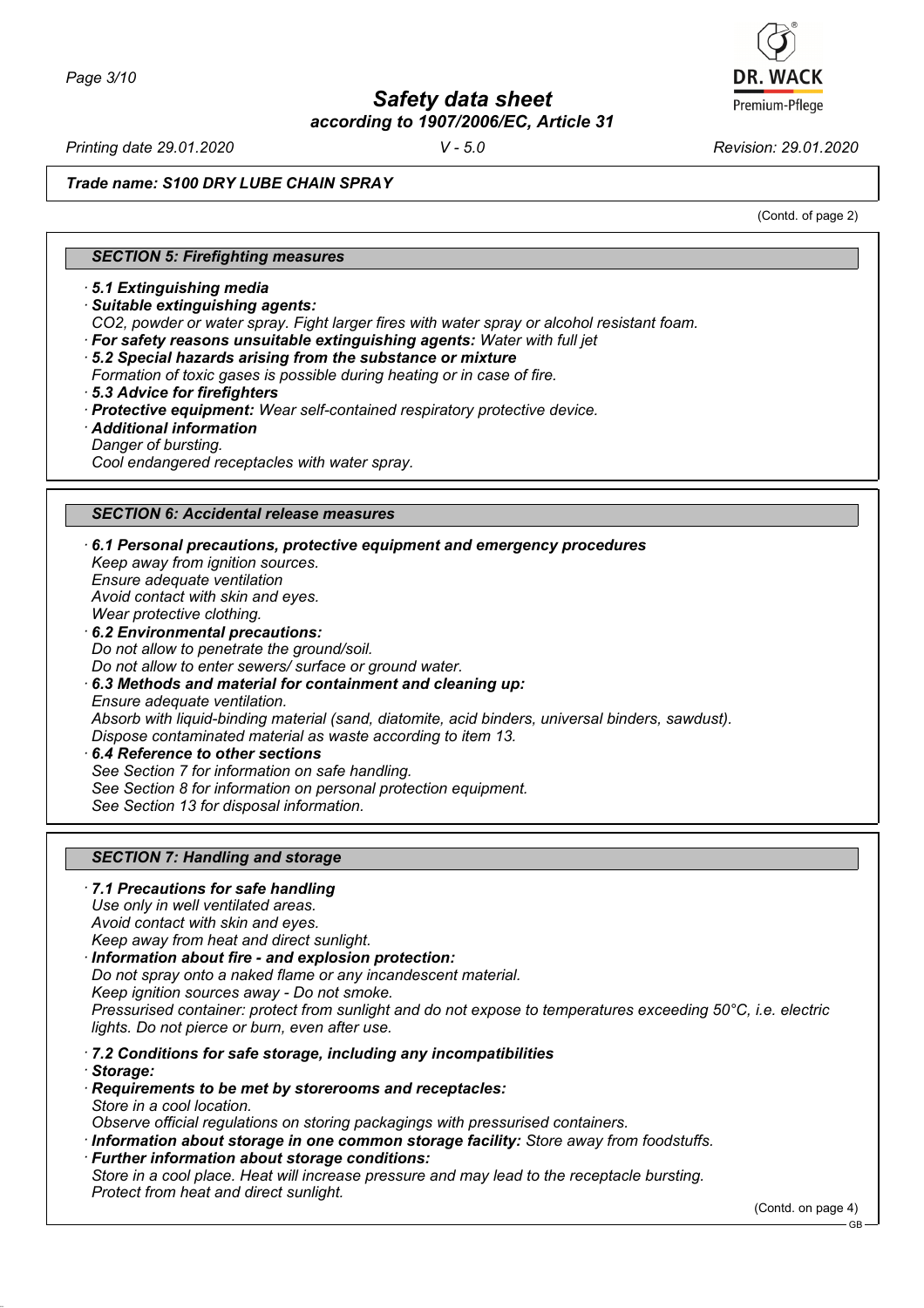*Printing date 29.01.2020 V - 5.0 Revision: 29.01.2020 Trade name: S100 DRY LUBE CHAIN SPRAY*

*· 7.3 Specific end use(s) No further relevant information available.*

# *SECTION 8: Exposure controls/personal protection*

*· Additional information about design of technical facilities: No further data; see item 7.*

| 64-17-5 ethanol |                                                               |                                  |  |
|-----------------|---------------------------------------------------------------|----------------------------------|--|
|                 | WEL Long-term value: 1920 mg/m <sup>3</sup> , 1000 ppm        |                                  |  |
| 106-97-8 butane |                                                               |                                  |  |
|                 | WEL Short-term value: 1810 mg/m <sup>3</sup> , 750 ppm        |                                  |  |
|                 | Long-term value: 1450 mg/m <sup>3</sup> , 600 ppm             |                                  |  |
|                 | Carc (if more than 0.1% of buta-1.3-diene)                    |                                  |  |
| <b>DNELs</b>    |                                                               |                                  |  |
| 64-17-5 ethanol |                                                               |                                  |  |
| Oral            | DNEL system. effects (long-term) 87 mg/kg KG/Tag (Consumer)   |                                  |  |
| Dermal          | <b>DNEL</b> systemic effects                                  | 343 mg/kg (Worker)               |  |
|                 | DNEL system. effects (long-term) 206 mg/kg KG/Tag (Consumer)  |                                  |  |
|                 | Inhalative   DNEL system. effects (long-term)                 | 114 mg/m <sup>3</sup> (Consumer) |  |
|                 |                                                               | 950 mg/m <sup>3</sup> (Worker)   |  |
|                 | DNEL local effects (short-term)                               | 950 mg/m <sup>3</sup> (Consumer) |  |
|                 |                                                               | 1,900 mg/m <sup>3</sup> (Worker) |  |
|                 | 1569-01-3 1-propoxypropan-2-ol                                |                                  |  |
| Oral            | DNEL system. effects (long-term)   11 mg/kg KG/Tag (Consumer) |                                  |  |
| Dermal          | DNEL system. effects (long-term)                              | 36 mg/kg KG/Tag (Consumer)       |  |
|                 |                                                               | 82.5 mg/kg KG/Tag (Worker)       |  |
|                 | Inhalative   DNEL system. effects (long-term)                 | 38 mg/m <sup>3</sup> (Consumer)  |  |
|                 |                                                               | 263 mg/m <sup>3</sup> (Worker)   |  |
|                 | 64742-94-5 Hydrocarbons, C10 aromatics                        |                                  |  |
| Oral            | DNEL system. effects (long-term) 7.5 mg/kg KG/Tag (Consumer)  |                                  |  |
| Dermal          | DNEL system. effects (long-term) 7.5 mg/kg KG/Tag (Consumer)  |                                  |  |
|                 |                                                               | 12.5 mg/kg KG/Tag (Worker)       |  |
|                 | Inhalative DNEL system. effects (long-term)                   | 32 mg/m <sup>3</sup> (Consumer)  |  |
|                 |                                                               | 151 mg/m <sup>3</sup> (Worker)   |  |
| · PNECs         |                                                               |                                  |  |
| 64-17-5 ethanol |                                                               |                                  |  |
|                 | PNEC 0.79 mg/l (Meerwasser)                                   |                                  |  |
|                 | 0.96 mg/l (fresh water)                                       |                                  |  |
|                 | 1569-01-3 1-propoxypropan-2-ol                                |                                  |  |
|                 | PNEC 0.01 mg/l (Meerwasser)                                   |                                  |  |
|                 | 0.1 mg/l (fresh water)                                        |                                  |  |



(Contd. of page 3)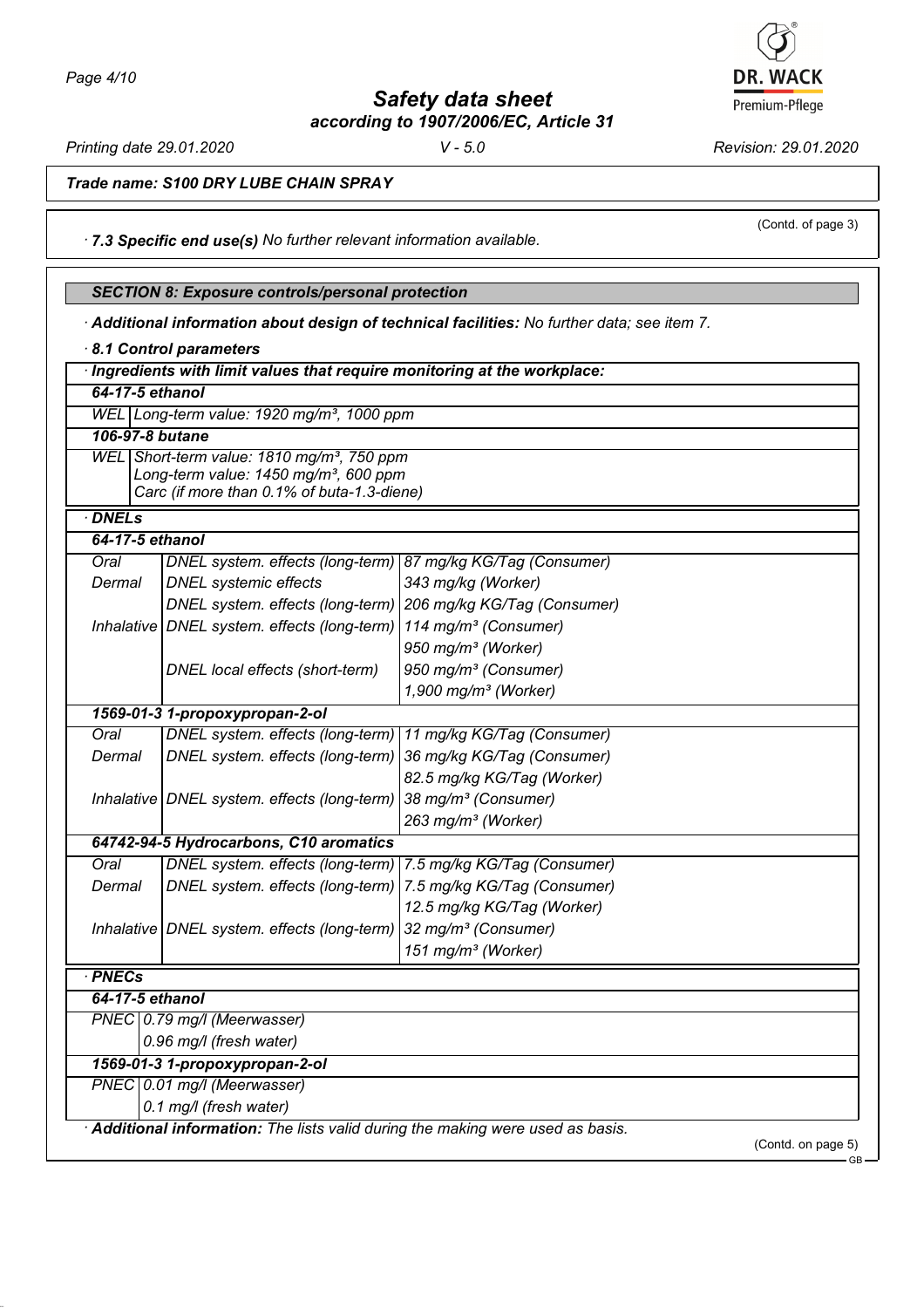*Page 5/10*

*Safety data sheet according to 1907/2006/EC, Article 31* **DR. WACK** Premium-Pflege

*Printing date 29.01.2020 V - 5.0 Revision: 29.01.2020*

*Trade name: S100 DRY LUBE CHAIN SPRAY*

|                                                      | (Contd. of page 4)                                                                                                |
|------------------------------------------------------|-------------------------------------------------------------------------------------------------------------------|
| 8.2 Exposure controls                                |                                                                                                                   |
| · Personal protective equipment:                     |                                                                                                                   |
| · General protective and hygienic measures:          |                                                                                                                   |
|                                                      | The usual precautionary measures are to be adhered to when handling chemicals.                                    |
| Ensure good ventilation/exhaustion at the workplace. |                                                                                                                   |
| Keep away from foodstuffs, beverages and feed.       |                                                                                                                   |
|                                                      | Be sure to clean skin thoroughly after work and before breaks.                                                    |
| Avoid contact with the eyes and skin.                |                                                                                                                   |
|                                                      | · Respiratory protection: Not necessary if room is well-ventilated.                                               |
| · Protection of hands:                               |                                                                                                                   |
| Protective gloves                                    |                                                                                                                   |
|                                                      | The glove material has to be impermeable and resistant to the product/ the substance/ the preparation.            |
|                                                      | Selection of the glove material on consideration of the penetration times, rates of diffusion and the degradation |
| · Material of gloves                                 |                                                                                                                   |
| Nitrile rubber, NBR                                  |                                                                                                                   |
|                                                      | The selection of the suitable gloves does not only depend on the material, but also on further marks of quality   |
|                                                      | and varies from manufacturer to manufacturer. As the product is a preparation of several substances, the          |
|                                                      | resistance of the glove material can not be calculated in advance and has therefore to be checked prior to the    |
| application.                                         |                                                                                                                   |
| · Penetration time of glove material                 |                                                                                                                   |
|                                                      | The exact break trough time has to be found out by the manufacturer of the protective gloves and has to be        |
| observed.                                            |                                                                                                                   |
| · Eye protection: Safety glasses                     |                                                                                                                   |
|                                                      |                                                                                                                   |
|                                                      |                                                                                                                   |
| <b>SECTION 9: Physical and chemical properties</b>   |                                                                                                                   |
|                                                      | 9.1 Information on basic physical and chemical properties                                                         |
| <b>General Information</b>                           |                                                                                                                   |
| · Appearance:                                        |                                                                                                                   |
| Form:                                                | Aerosol                                                                                                           |
| Colour:                                              | Yellow-brown                                                                                                      |

| Yellow-brown<br>Colour:<br><b>Product specific</b><br>· Odour:<br>Not determined.<br>Odour threshold:<br>Not determined.<br>· pH-value:<br><b>Change in condition</b> |
|-----------------------------------------------------------------------------------------------------------------------------------------------------------------------|
|                                                                                                                                                                       |
|                                                                                                                                                                       |
|                                                                                                                                                                       |
|                                                                                                                                                                       |
| <b>Melting point/freezing point:</b><br>Undetermined.                                                                                                                 |
| Initial boiling point and boiling range: -44 °C                                                                                                                       |
| -97 °C<br>· Flash point:                                                                                                                                              |
| · Flammability (solid, gas):<br>Not applicable.                                                                                                                       |
| 365 °C<br>· Ignition temperature:                                                                                                                                     |
| Not determined.<br>Decomposition temperature:                                                                                                                         |
| Product is not selfigniting.<br>Auto-ignition temperature:                                                                                                            |
| · Explosive properties:<br>Product is not explosive. However, formation of explosive air/vapour<br>mixtures are possible.                                             |
| · Explosion limits:                                                                                                                                                   |
| 1.3 Vol %<br>Lower:                                                                                                                                                   |
| 15.0 Vol %<br><b>Upper:</b>                                                                                                                                           |
| (Contd. on page 6)                                                                                                                                                    |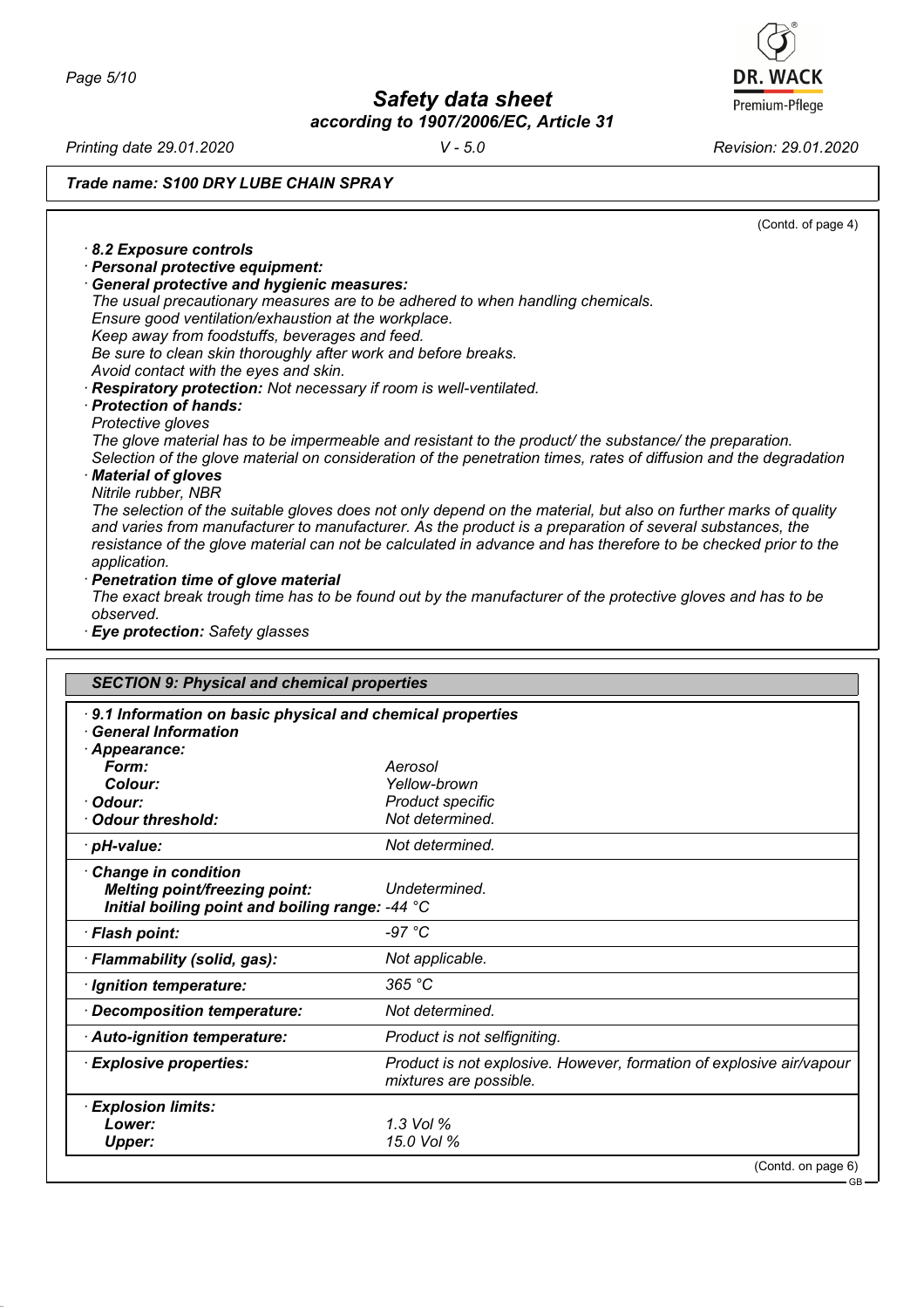

*Printing date 29.01.2020 V - 5.0 Revision: 29.01.2020*

# *Trade name: S100 DRY LUBE CHAIN SPRAY*

| (Contd. of page 5)                                           |  |
|--------------------------------------------------------------|--|
| 8300 hPa                                                     |  |
| Not determined.                                              |  |
| Not determined.                                              |  |
| Not determined.                                              |  |
| Not applicable.                                              |  |
|                                                              |  |
| Not miscible or difficult to mix.                            |  |
| · Partition coefficient: n-octanol/water:<br>Not determined. |  |
|                                                              |  |
| Not determined.                                              |  |
| Not determined.                                              |  |
| No further relevant information available.                   |  |
|                                                              |  |

## *SECTION 10: Stability and reactivity*

*· 10.1 Reactivity No further relevant information available.*

*· 10.2 Chemical stability*

*· Thermal decomposition / conditions to be avoided:*

*Store in a cool place. Heat will increase pressure and may lead to the receptacle bursting.*

- *· 10.3 Possibility of hazardous reactions Reacts with strong oxidising agents.*
- *· 10.4 Conditions to avoid No further relevant information available.*
- *· 10.5 Incompatible materials: Store away from oxidising agents.*

*· 10.6 Hazardous decomposition products:*

*No decomposition if used and stored according to specifications.*

*In case of fire, the following can be released:*

*Carbon monoxide and carbon dioxide*

## *SECTION 11: Toxicological information*

*· 11.1 Information on toxicological effects*

*· Acute toxicity Based on available data, the classification criteria are not met.*

| LD/LC50 values relevant for classification: |      |                                           |  |
|---------------------------------------------|------|-------------------------------------------|--|
| 64-17-5 ethanol                             |      |                                           |  |
| Oral                                        | LD50 | 10,470 mg/kg (rat)                        |  |
| Dermal                                      | LD50 | $\ge$ 2,000 mg/kg (rabbit)                |  |
|                                             |      | Inhalative $ LC50/4 h  > 20 mg/l$ (mouse) |  |
| 106-97-8 butane                             |      |                                           |  |
| Inhalative LC50/4 h $658$ mg/l (rat)        |      |                                           |  |
|                                             |      | 1569-01-3 1-propoxypropan-2-ol            |  |
| Oral                                        | LD50 | >2,000 mg/kg (rat)                        |  |
| Dermal                                      | LD50 | $\ge$ 2,000 mg/kg (rabbit)                |  |
|                                             |      | 64742-94-5 Hydrocarbons, C10 aromatics    |  |
| Oral                                        | LD50 | >5,000 mg/kg (rat)                        |  |
| Dermal                                      | LD50 | $>2,000$ mg/kg (rabbit)                   |  |
| Inhalative LC50                             |      | $>2-20$ mg/l (rat)                        |  |
|                                             |      | (Contd. on page 7)                        |  |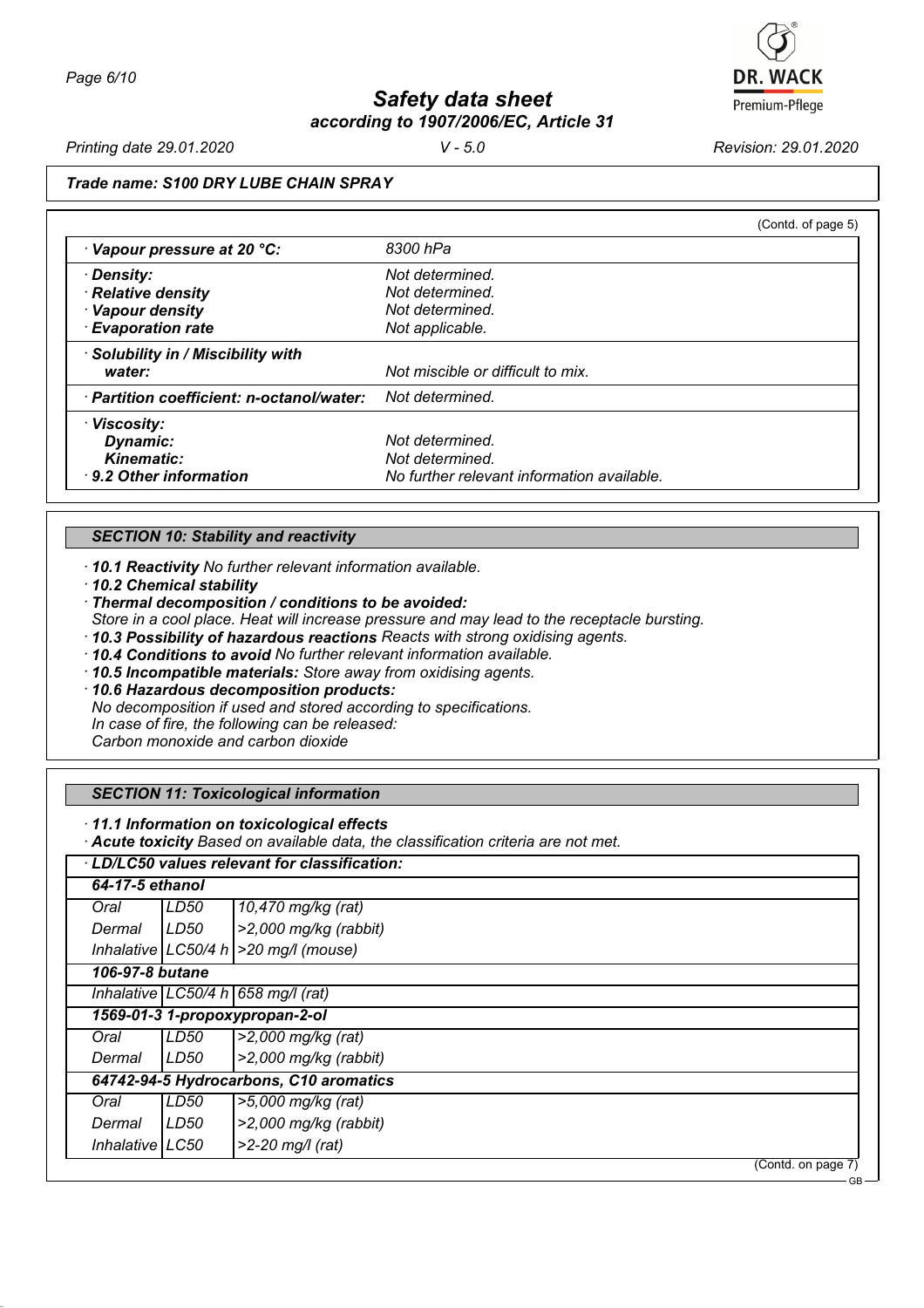*Page 7/10*

*Safety data sheet according to 1907/2006/EC, Article 31* **DR. WACK** Premium-Pflege

*Printing date 29.01.2020 V - 5.0 Revision: 29.01.2020*

*Trade name: S100 DRY LUBE CHAIN SPRAY*

|                                                                                              |      | (Contd. of page 6)                                                                                  |
|----------------------------------------------------------------------------------------------|------|-----------------------------------------------------------------------------------------------------|
|                                                                                              |      | 28016-00-4 Zinkbis-(dinonylnaphtalinsulfonat)                                                       |
| Oral                                                                                         | LD50 | $>2,000$ mg/kg (rat)                                                                                |
| Dermal                                                                                       | LD50 | $>10,000$ mg/kg (rabbit)                                                                            |
|                                                                                              |      | Inhalative $ LC50/6 h  > 7.6 mg/l$ (rat)                                                            |
|                                                                                              | LC50 | >0.28 mg/l (Cyprinus carpio)                                                                        |
|                                                                                              |      | · Specific symptoms in biological assay: Not determined                                             |
| · Primary irritant effect:                                                                   |      |                                                                                                     |
|                                                                                              |      | · Skin corrosion/irritation Based on available data, the classification criteria are not met.       |
|                                                                                              |      | · Serious eye damage/irritation                                                                     |
| Causes serious eye irritation.                                                               |      |                                                                                                     |
|                                                                                              |      | Respiratory or skin sensitisation Based on available data, the classification criteria are not met. |
|                                                                                              |      | · CMR effects (carcinogenity, mutagenicity and toxicity for reproduction)                           |
|                                                                                              |      | Germ cell mutagenicity Based on available data, the classification criteria are not met.            |
|                                                                                              |      | $\cdot$ Carcinogenicity Based on available data, the classification criteria are not met.           |
| <b>Depreductive textaily Decad on quailable data the eleccification exiteria are not mot</b> |      |                                                                                                     |

*· Reproductive toxicity Based on available data, the classification criteria are not met.*

*· STOT-single exposure Based on available data, the classification criteria are not met.*

- *· STOT-repeated exposure Based on available data, the classification criteria are not met.*
- *· Aspiration hazard Based on available data, the classification criteria are not met.*

|                                                                                                                                                                                 | <b>SECTION 12: Ecological information</b>                                                                                                                                                                                                                                                                                                                                                                                                                                                                                   |                    |  |  |
|---------------------------------------------------------------------------------------------------------------------------------------------------------------------------------|-----------------------------------------------------------------------------------------------------------------------------------------------------------------------------------------------------------------------------------------------------------------------------------------------------------------------------------------------------------------------------------------------------------------------------------------------------------------------------------------------------------------------------|--------------------|--|--|
| $\cdot$ 12.1 Toxicity                                                                                                                                                           |                                                                                                                                                                                                                                                                                                                                                                                                                                                                                                                             |                    |  |  |
| · Aquatic toxicity:                                                                                                                                                             |                                                                                                                                                                                                                                                                                                                                                                                                                                                                                                                             |                    |  |  |
| 64-17-5 ethanol                                                                                                                                                                 |                                                                                                                                                                                                                                                                                                                                                                                                                                                                                                                             |                    |  |  |
| EC50/48h                                                                                                                                                                        | >10,000 mg/l (daphnia magna)                                                                                                                                                                                                                                                                                                                                                                                                                                                                                                |                    |  |  |
| LC50/48h                                                                                                                                                                        | 8,140 mg/l (leuciscus idus)                                                                                                                                                                                                                                                                                                                                                                                                                                                                                                 |                    |  |  |
| 1569-01-3 1-propoxypropan-2-ol                                                                                                                                                  |                                                                                                                                                                                                                                                                                                                                                                                                                                                                                                                             |                    |  |  |
|                                                                                                                                                                                 | LC50/96h (static)   > 100 mg/l (oncorhynchus mykiss)                                                                                                                                                                                                                                                                                                                                                                                                                                                                        |                    |  |  |
| EC50 (static)                                                                                                                                                                   | 3,800 mg/l (Bacteria)                                                                                                                                                                                                                                                                                                                                                                                                                                                                                                       |                    |  |  |
|                                                                                                                                                                                 | LC50/48h (static)   > 100 mg/l (daphnia magna)                                                                                                                                                                                                                                                                                                                                                                                                                                                                              |                    |  |  |
|                                                                                                                                                                                 | 64742-94-5 Hydrocarbons, C10 aromatics                                                                                                                                                                                                                                                                                                                                                                                                                                                                                      |                    |  |  |
| LC50                                                                                                                                                                            | >1- $\leq$ 10 mg/l (Fish)                                                                                                                                                                                                                                                                                                                                                                                                                                                                                                   |                    |  |  |
|                                                                                                                                                                                 | $>1 - \leq 10$ mg/l (algae)                                                                                                                                                                                                                                                                                                                                                                                                                                                                                                 |                    |  |  |
|                                                                                                                                                                                 | 28016-00-4 Zinkbis-(dinonylnaphtalinsulfonat)                                                                                                                                                                                                                                                                                                                                                                                                                                                                               |                    |  |  |
| EC0/48h                                                                                                                                                                         | >0.2 mg/l (daphnia magna)                                                                                                                                                                                                                                                                                                                                                                                                                                                                                                   |                    |  |  |
| <b>EC50</b>                                                                                                                                                                     | $1.2$ mg/l (algae)                                                                                                                                                                                                                                                                                                                                                                                                                                                                                                          |                    |  |  |
| · Ecotoxical effects:<br>· Remark: Harmful to fish<br>· Additional ecological information:<br>· General notes:<br>Harmful to aquatic organisms<br>· <b>PBT:</b> Not applicable. | · 12.2 Persistence and degradability No further relevant information available.<br>· 12.3 Bioaccumulative potential No further relevant information available.<br>· 12.4 Mobility in soil No further relevant information available.<br>Water hazard class 2 (German Regulation) (Self-assessment): hazardous for water<br>Do not allow product to reach ground water, water course or sewage system.<br>Danger to drinking water if even small quantities leak into the ground.<br>12.5 Results of PBT and vPvB assessment |                    |  |  |
|                                                                                                                                                                                 |                                                                                                                                                                                                                                                                                                                                                                                                                                                                                                                             | (Contd. on page 8) |  |  |

GB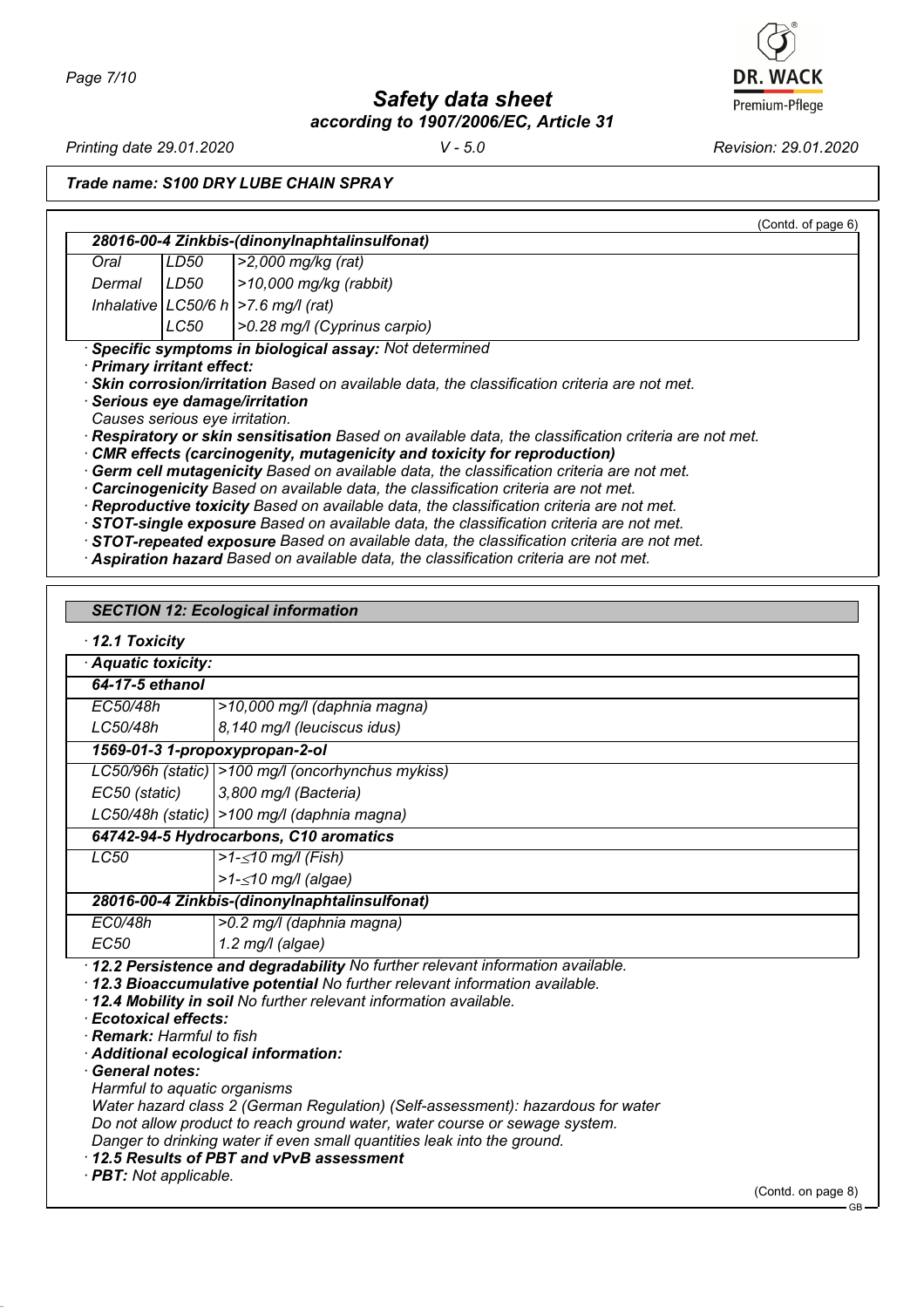*Page 8/10*

*Safety data sheet according to 1907/2006/EC, Article 31*

*Printing date 29.01.2020 V - 5.0 Revision: 29.01.2020*

*Trade name: S100 DRY LUBE CHAIN SPRAY*

*· vPvB: Not applicable.*

*· 12.6 Other adverse effects No further relevant information available.*

## *SECTION 13: Disposal considerations*

*· 13.1 Waste treatment methods*

*· Recommendation Disposal must be made according to official regulations.*

*· European waste catalogue*

*16 00 00 WASTES NOT OTHERWISE SPECIFIED IN THE LIST*

*16 05 00 gases in pressure containers and discarded chemicals*

*16 05 04\* gases in pressure containers (including halons) containing hazardous substances*

*· Uncleaned packaging:*

*· Recommendation: Disposal must be made according to official regulations.*

| <b>SECTION 14: Transport information</b>      |                                                                                                                 |  |  |
|-----------------------------------------------|-----------------------------------------------------------------------------------------------------------------|--|--|
| $\cdot$ 14.1 UN-Number                        |                                                                                                                 |  |  |
| · ADR, IMDG, IATA                             | <b>UN1950</b>                                                                                                   |  |  |
| 14.2 UN proper shipping name                  |                                                                                                                 |  |  |
| $\cdot$ ADR                                   | 1950 AEROSOLS                                                                                                   |  |  |
| · IMDG                                        | <b>AEROSOLS</b>                                                                                                 |  |  |
| $\cdot$ IATA                                  | AEROSOLS, flammable                                                                                             |  |  |
| 14.3 Transport hazard class(es)               |                                                                                                                 |  |  |
| $\cdot$ ADR                                   |                                                                                                                 |  |  |
| · Class                                       | 2 5F Gases.                                                                                                     |  |  |
| · Label                                       | 2.1                                                                                                             |  |  |
| $·$ IMDG, IATA                                |                                                                                                                 |  |  |
| · Class                                       | 2.1                                                                                                             |  |  |
| · Label                                       | 2.1                                                                                                             |  |  |
| 14.4 Packing group                            |                                                                                                                 |  |  |
| · ADR, IMDG, IATA                             | Void                                                                                                            |  |  |
| 14.5 Environmental hazards:                   |                                                                                                                 |  |  |
| · Marine pollutant:                           | No                                                                                                              |  |  |
| 14.6 Special precautions for user             | Warning: Gases.                                                                                                 |  |  |
| · Hazard identification number (Kemler code): |                                                                                                                 |  |  |
| · EMS Number:                                 | $F$ -D, S-U                                                                                                     |  |  |
| <b>Stowage Code</b>                           | SW1 Protected from sources of heat.                                                                             |  |  |
|                                               | SW22 For AEROSOLS with a maximum capacity of 1 litre:                                                           |  |  |
|                                               | Category A. For AEROSOLS with a capacity above 1 litre:<br>Category B. For WASTE AEROSOLS: Category C, Clear of |  |  |
|                                               | living quarters.                                                                                                |  |  |
|                                               | (Contd. on page 9)                                                                                              |  |  |



GB

(Contd. of page 7)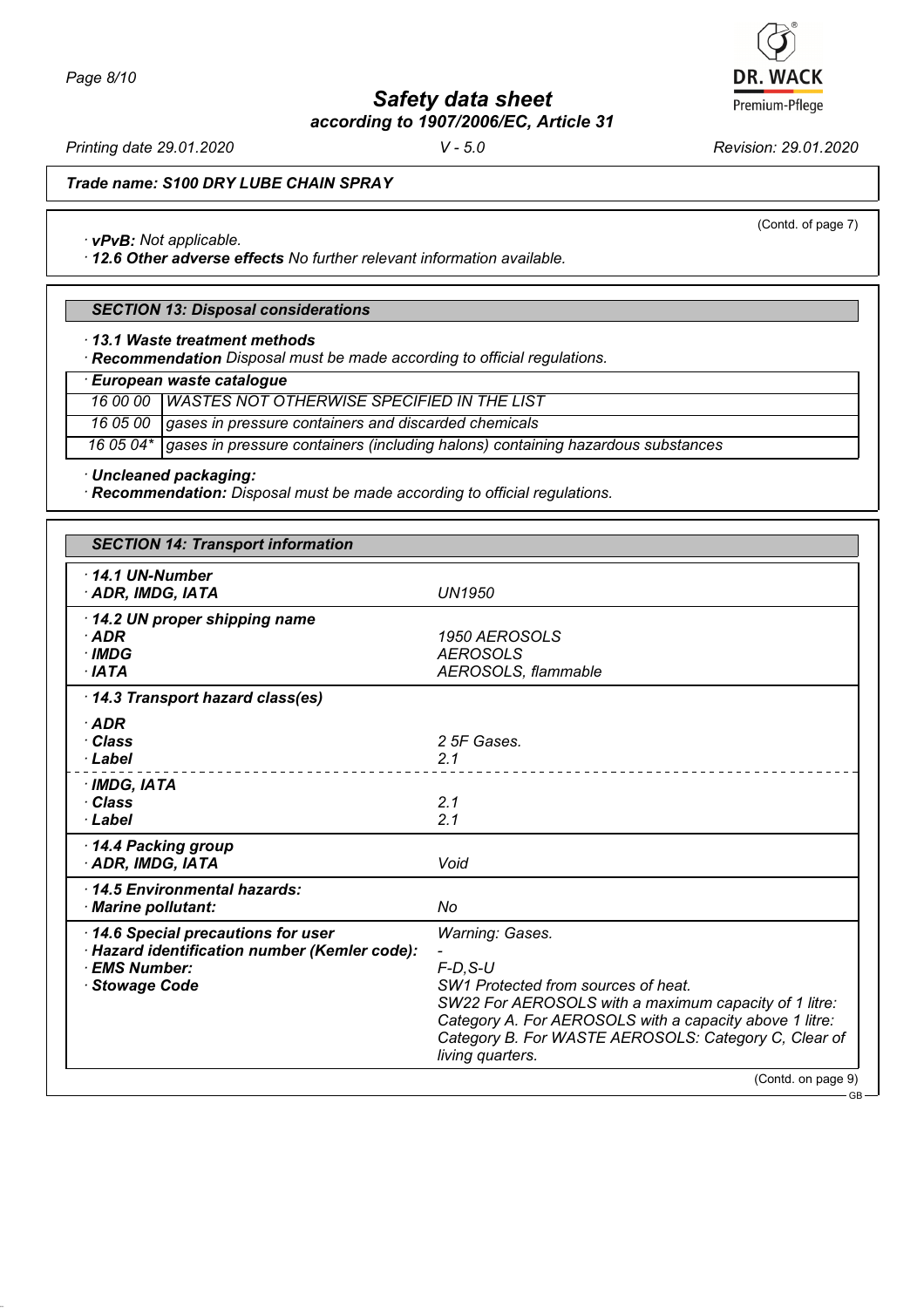*Printing date 29.01.2020 V - 5.0 Revision: 29.01.2020*

## *Trade name: S100 DRY LUBE CHAIN SPRAY*

|                                                                                   | (Contd. of page 8)                                                                                                                                                                                                                                                                                                                               |
|-----------------------------------------------------------------------------------|--------------------------------------------------------------------------------------------------------------------------------------------------------------------------------------------------------------------------------------------------------------------------------------------------------------------------------------------------|
| <b>Segregation Code</b>                                                           | SG69 For AEROSOLS with a maximum capacity of 1 litre:<br>Segregation as for class 9. Stow "separated from" class 1<br>except for division 1.4.<br>For AEROSOLS with a capacity above 1 litre:<br>Segregation as for the appropriate subdivision of class 2.<br>For WASTE AEROSOLS:<br>Segregation as for the appropriate subdivision of class 2. |
| 14.7 Transport in bulk according to Annex II of<br><b>Marpol and the IBC Code</b> | Not applicable.                                                                                                                                                                                                                                                                                                                                  |
| · Transport/Additional information:                                               |                                                                                                                                                                                                                                                                                                                                                  |
| $\cdot$ ADR                                                                       |                                                                                                                                                                                                                                                                                                                                                  |
| · Limited quantities (LQ)                                                         | 1L                                                                                                                                                                                                                                                                                                                                               |
| <b>Excepted quantities (EQ)</b>                                                   | Code: E0<br>Not permitted as Excepted Quantity                                                                                                                                                                                                                                                                                                   |
| · Transport category                                                              |                                                                                                                                                                                                                                                                                                                                                  |
| · Tunnel restriction code                                                         | D                                                                                                                                                                                                                                                                                                                                                |
| · IMDG                                                                            |                                                                                                                                                                                                                                                                                                                                                  |
| · Limited quantities (LQ)                                                         | 11                                                                                                                                                                                                                                                                                                                                               |
| <b>Excepted quantities (EQ)</b>                                                   | Code: E0<br>Not permitted as Excepted Quantity                                                                                                                                                                                                                                                                                                   |
| · UN "Model Regulation":                                                          | <b>UN 1950 AEROSOLS, 2.1</b>                                                                                                                                                                                                                                                                                                                     |

### *SECTION 15: Regulatory information*

*· 15.1 Safety, health and environmental regulations/legislation specific for the substance or mixture No further relevant information available.*

*· Directive 2012/18/EU*

*· Named dangerous substances - ANNEX I None of the ingredients is listed.*

*· Seveso category P3a FLAMMABLE AEROSOLS*

*· Qualifying quantity (tonnes) for the application of lower-tier requirements 150 t*

*· Qualifying quantity (tonnes) for the application of upper-tier requirements 500 t*

*· 15.2 Chemical safety assessment: A Chemical Safety Assessment has been carried out.*

#### *SECTION 16: Other information*

*This information is based on our present knowledge. However, this shall not constitute a guarantee for any specific product features and shall not establish a legally valid contractual relationship.*

### *· Relevant phrases*

*H220 Extremely flammable gas.*

*H225 Highly flammable liquid and vapour.*

*H226 Flammable liquid and vapour.*

*H280 Contains gas under pressure; may explode if heated.*

*H304 May be fatal if swallowed and enters airways.*

*H315 Causes skin irritation.*

*H317 May cause an allergic skin reaction.*

*H319 Causes serious eye irritation.*

*H336 May cause drowsiness or dizziness.*

*H411 Toxic to aquatic life with long lasting effects.*

*· Classification according to Regulation (EC) No 1272/2008 Calculation method*

(Contd. on page 10)